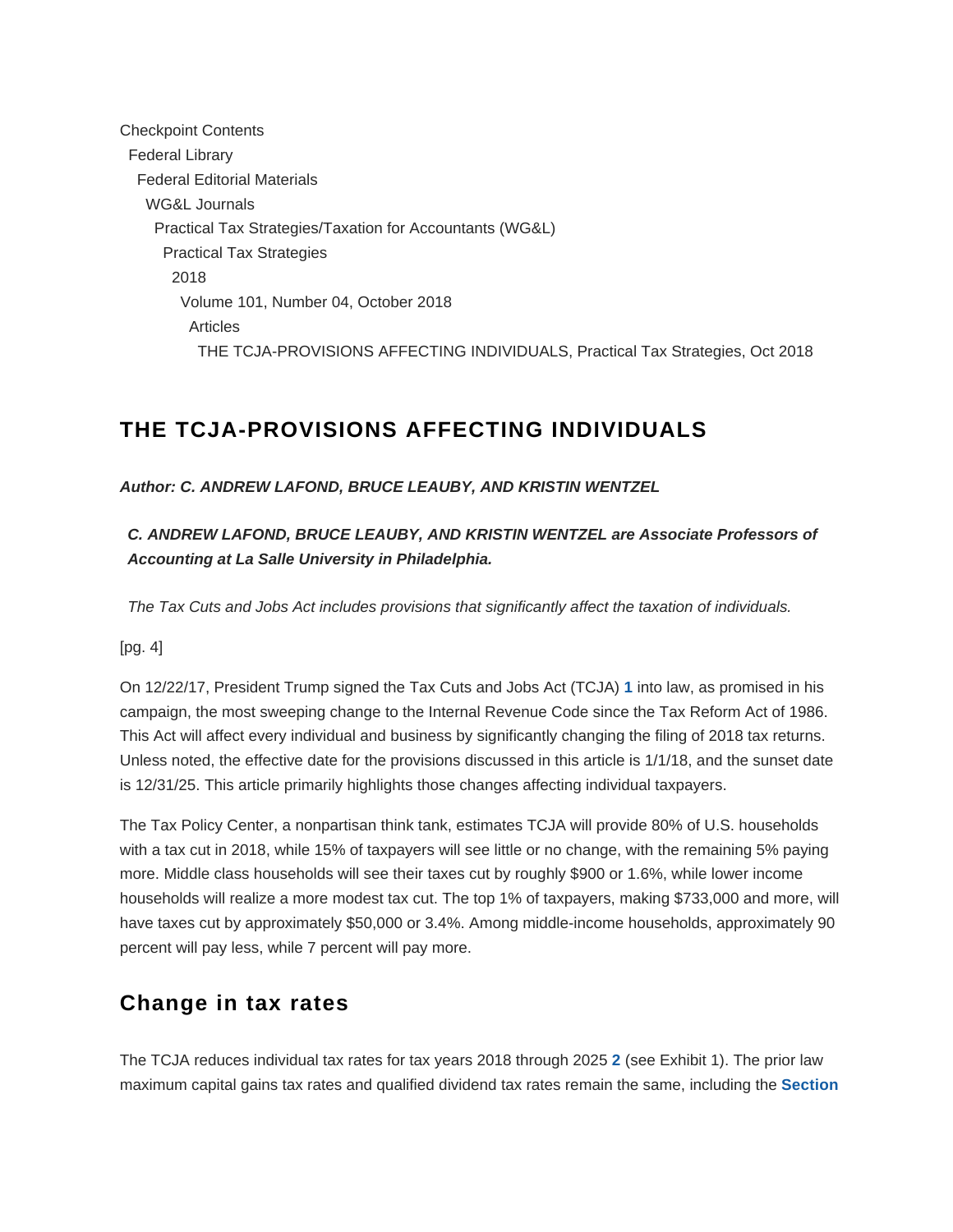**[121](https://checkpoint.riag.com/app/find?begParm=y&app.version=18.09&dbName=TCODE&linkType=docloc&locId=121&permaId=i8d542c4f43d2e9dd97bcaba00c747176&tagName=SEC&endParm=y)** exclusion of gain on the sale of a primary residence. The maximum tax rate for depreciation recapture is 25% while gains from collectibles is 28% and net capital losses remain capped at \$3,000 annually. The marriage penalty comes back into effect for high earners as the top tax rate for single individuals begins at \$500,000, whereas the top tax rate kicks in at \$600,000 for taxpayers filing as married filing jointly, not \$1,000,000.

The TCJA also changed the tax rates on the unearned income of minor children, the kiddie tax, from the parents' respective tax rates to the trust tax rates for 2018-2025. The kiddie tax is simplified in that taxpayers do not have to wait until the parents' tax return is completed; however, the 37% tax bracket starts at \$12,500. As a result, parents and grandparents may want to move assets into **[Section 529](https://checkpoint.riag.com/app/find?begParm=y&app.version=18.09&dbName=TCODE&linkType=docloc&locId=529&permaId=id70c27bcf2f1c0fcbd14dc3c28e9654f&tagName=SEC&endParm=y)** plans to avoid these punishing tax rates.

## **Changes to personal exemptions and standard deduction**

The TCJA made significant changes to personal exemptions, the standard deduction, and the child

[pg. 5]

<span id="page-1-0"></span>tax credit. The personal exemption of \$4,150 was eliminated, the standard deduction almost doubled for each of the filing statuses **[3](#page-6-2)** , and the child tax credit doubled; this child tax credit coupled with the adjusted gross income (AGI) phase-out threshold allows more families to qualify for this credit. The White House Council of Economic Advisers estimates the number of Americans claiming itemized deductions will drop from just over 26% under prior law to less than 8% under the new tax reform. In other words, 92% of taxpayers will use the standard deduction.

Exhibit 2 reflects the increase in the standard deduction from 2017 to 2018 across all filing statuses. The increases cover 2018 through 2025 and are indexed for inflation annually after 2018, albeit using a slower inflation factor than previously.

The standard deduction for an individual who may be claimed as a dependent by another taxpayer may not exceed the greater of (1) \$1,050, or (2) the sum of \$350 and the individual's earned income. With the increases in the standard deduction, there will be fewer taxpayers itemizing deductions. Furthermore, for some taxpayers, medical expenses, mortgage interest, state and local taxes, charitable contributions, and gambling losses will no longer provide any tax benefit.

As a planning point, taxpayers may consider bunching charitable contributions together as the new standard deduction may eliminate the tax benefit. Taxpayers can maximize their charitable contribution deduction in several ways. They can bunch two years of contributions in one year and none the next year, employ a donor advised fund to prepay several years of charitable contributions into one year, or use a charitable transfer from an IRA to the extent of the required minimum distribution.

# **Changes to child tax credit (family tax credit)**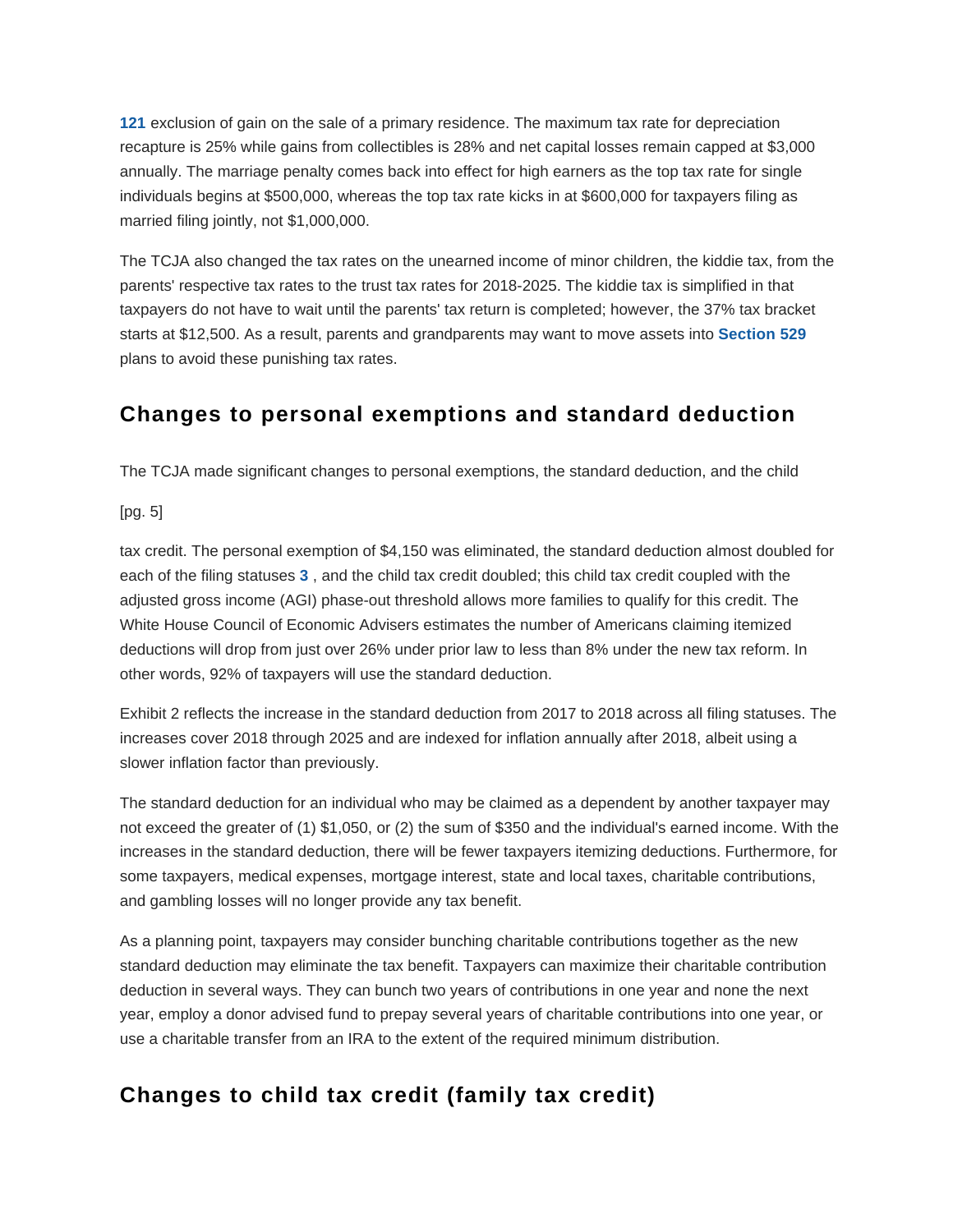The child tax credit has been expanded into a new family tax credit which more than makes up for the loss of the personal exemption. The family tax credit consists of a \$2,000 credit per qualifying child who is not 17 by the close of the tax year, and a \$500 credit for each dependent of the taxpayer who is not a qualifying child under 17. **[4](#page-6-3)**

<span id="page-2-0"></span>Prior to 2018, the child tax credit phased out once AGI reached \$75,000 for single and

[pg. 6]

head of household filers, and \$110,000 for married filing jointly taxpayers. The real bonus with this new family tax credit is the phase-out range starts at \$200,000 for those filing single and head of household, and \$400,000 for those filing married filing jointly. The refundable amount of the family tax credit for a qualifying child increased from \$1,000 to \$1,400 in 2018.

The requirements of a valid social security number to claim the child tax credit has been erased and does not impact the family tax credit. Due to the increased phase-out amounts, many more clients will qualify for the child tax credit, but it adds another compliance requirement for paid preparers as Form 8867 must be completed to claim the family tax credit.

# **Changes to itemized deductions**

<span id="page-2-1"></span>The TCJA generates significant changes in the area of itemized deductions, including suspending the overall limitation on itemized deductions from 2018 to 2025. **[5](#page-6-4)**

### **Medical expenses.**

<span id="page-2-2"></span>The medical expense floor is reduced to 7.5% of AGI for both the regular tax and the alternative minimum tax (AMT) for 2018 and reverts back to 10% for 2019 and later. **[6](#page-6-5)** With rising medical costs, it may be prudent to bunch medical expenses into one year if possible to help qualify for the medical expense deduction.

# **SALT deduction.**

<span id="page-2-3"></span>The deduction for property taxes and state and local income taxes or sales tax has been limited to \$10,000. **[7](#page-6-6)**

## **Mortgage interest.**

The ceiling on acquisition indebtedness was reduced to \$750,000 unless incurred prior to 12/15/17,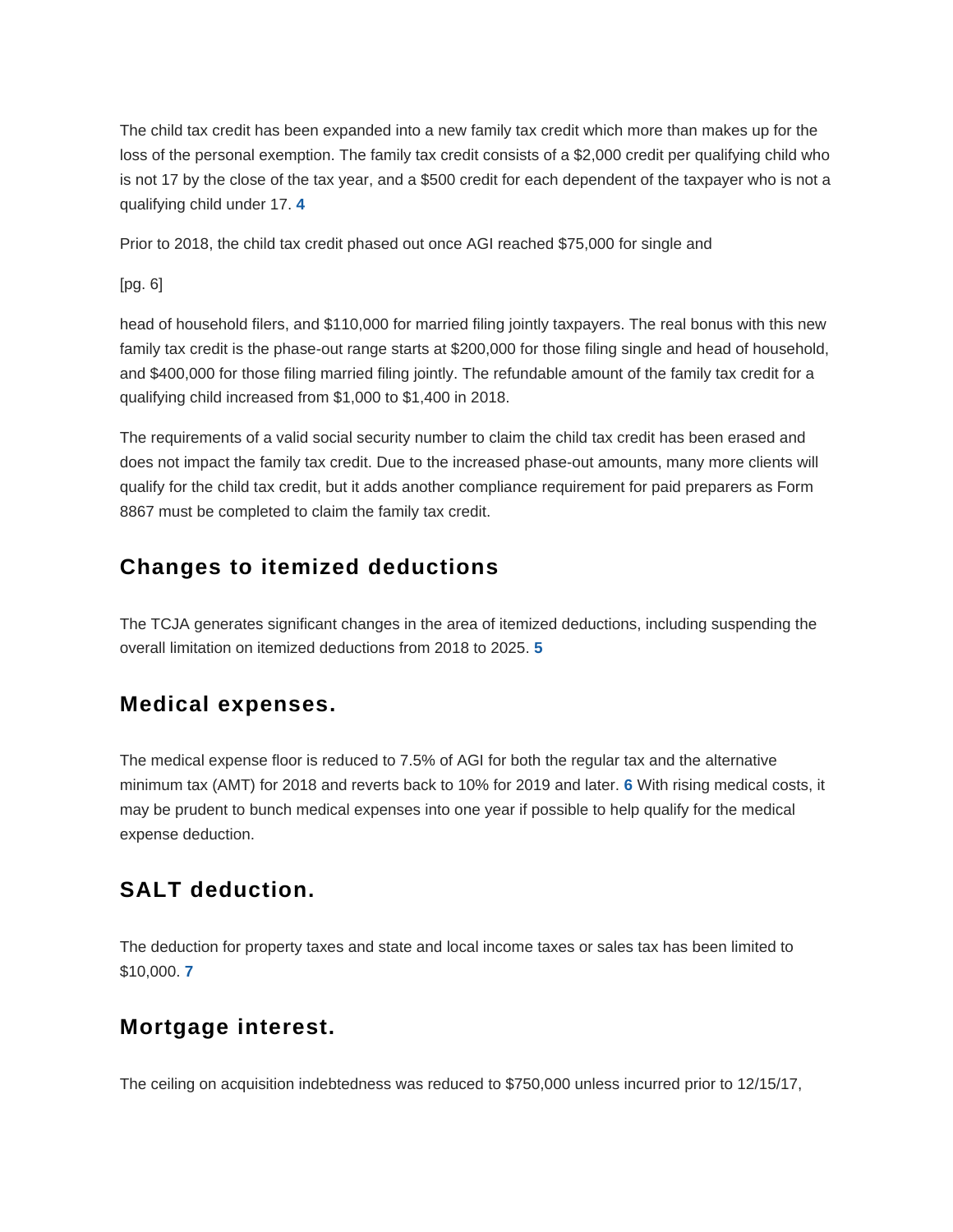<span id="page-3-0"></span>where the taxpayer is grandfathered under the prior ceiling limit of \$1,000,000. **[8](#page-7-0)** In addition, the deduction for home equity indebtedness has been suspended up to 2025. Since home equity interest is no longer treated as qualified residence interest, the only way for the interest on home equity debt to be deductible is if the debt is secured by the home and used to improve the home, it is considered acquisition indebtedness and subject to the acquisition debt limitation.

## **Charitable contributions.**

<span id="page-3-2"></span><span id="page-3-1"></span>For the most part, the charitable contribution deduction remained the same except that the AGI threshold limitation for gifts to public charities was increased to 60% from 50%. **[9](#page-7-1)** Additionally, the new law eliminates a charitable contribution deduction for payments made to colleges or universities for the right to purchase tickets or seats at athletic events. **[10](#page-7-2)**

### **Casualty and theft losses.**

<span id="page-3-3"></span>The new law also limits the personal casualty and theft loss deduction to only those losses attributed to federally-declared disasters. **[11](#page-7-3)**

### **Miscellaneous itemized deductions.**

<span id="page-3-4"></span>All miscellaneous itemized deductions subject to the 2% floor are eliminated and have been suspended through 2025. **[12](#page-7-4)** This includes all tax preparation fees, unreimbursed business expenses, investment expenses, and the home office deduction for an employee working from home. Miscellaneous itemized deductions not subject to the 2% AGI floor such as gambling losses continue to be deductible. In addition, the new law also makes other expenses related to gambling, such as travel, deductible to the extent of gambling winnings.

## **Other important changes**

#### **Moving expenses.**

<span id="page-3-5"></span>The moving expense deduction has been eliminated except for active members of the Armed Forces moving pursuant to a military order. **[13](#page-7-5)** For taxpayers receiving reimbursement for qualified moving expenses, the new law suspends the exclusion from gross income.

## **Alimony.**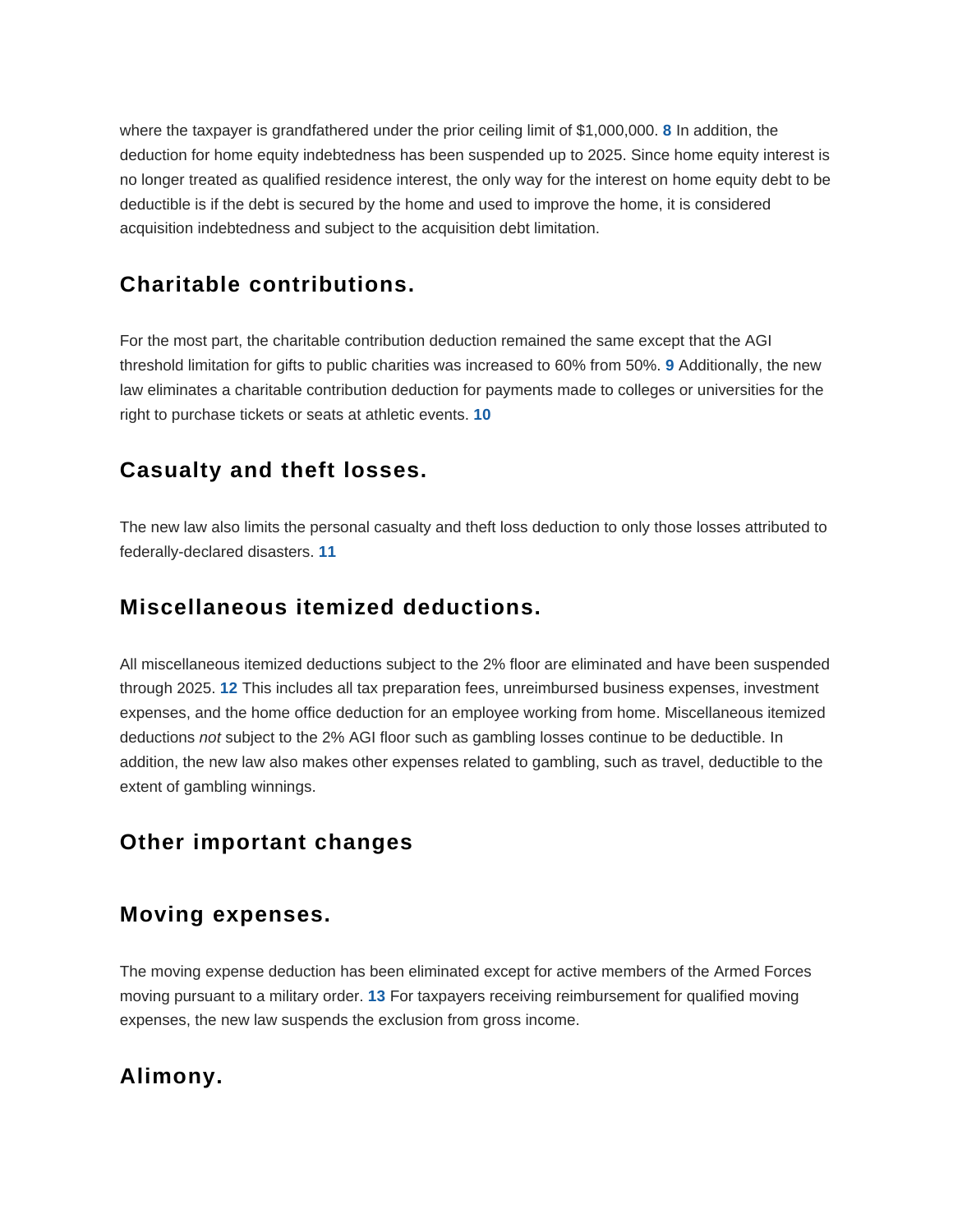<span id="page-4-0"></span>With the new law, Congress eliminated the deduction for alimony paid and therefore makes all alimony received nontaxable. **[14](#page-7-6)** This is effective for any divorce or separation instrument executed after 12/31/18, but does not apply to previously-agreed-upon prenuptial agreements.

## **Alternative minimum tax.**

#### [pg. 7]

<span id="page-4-1"></span>President Trump wanted to repeal the alternative minimum tax (AMT), but Congress could not make its budget reconciliation work with that repeal; instead, both the exemption amount and the exemption amount phase-out thresholds were increased effective 1/1/18 through 2025. **[15](#page-7-7)** The AMT exemption amount increased to \$109,400 for married taxpayers filing a joint return, and \$70,300 for all other taxpayers. Also, the AMT exemption threshold phase-out was increased to \$1,000,000 for married filing jointly taxpayers and \$500,000 for all other taxpayers.

As a planning point, fewer people will be subject to AMT beginning in 2018 as the top three preference items-personal exemptions, state and local taxes, and miscellaneous itemized deductions-have been eliminated or curtailed.

### **Higher education expenses.**

<span id="page-4-2"></span>The TCJA modifies the definition of qualified higher education expenses, **[16](#page-7-8)** allowing distributions of up to \$10,000 per student from a **[Section 529](https://checkpoint.riag.com/app/find?begParm=y&app.version=18.09&dbName=TCODE&linkType=docloc&locId=529&permaId=id70c27bcf2f1c0fcbd14dc3c28e9654f&tagName=SEC&endParm=y)** account for tuition and other eligible expenses at a public, private, or religious elementary or secondary school. This does not sunset after 2025. Also, amounts from 529 plans can be rolled over to an ABLE account ( **[Section 529A](https://checkpoint.riag.com/app/find?begParm=y&app.version=18.09&dbName=TCODE&linkType=docloc&locId=26uscas529a&permaId=icb619e80d8bf4e00f50389996be472df&tagName=SEC&endParm=y)** accounts) without penalty, provided the ABLE account is owned by the designated beneficiary of that **[Section 529](https://checkpoint.riag.com/app/find?begParm=y&app.version=18.09&dbName=TCODE&linkType=docloc&locId=529&permaId=id70c27bcf2f1c0fcbd14dc3c28e9654f&tagName=SEC&endParm=y)** account, or a member of the designated beneficiary's family.

<span id="page-4-3"></span>The discharge of student loan debt is excludible from income if the discharge of debt is due to death or a permanent disability. **[17](#page-7-9)**

#### **IRAs.**

<span id="page-4-4"></span>The TCJA repeals the law allowing taxpayers who convert traditional pre-tax IRA contributions into a post-tax Roth IRA to later reverse the conversion. The new law, effective 1/1/18, still allows Roth IRA contributions to be recharacterized as traditional IRA contributions as long as the recharacterization is completed by the due date of the tax return. **[18](#page-7-10)** Consistent with prior law, conversion of a traditional IRA to a Roth IRA triggers immediate taxation.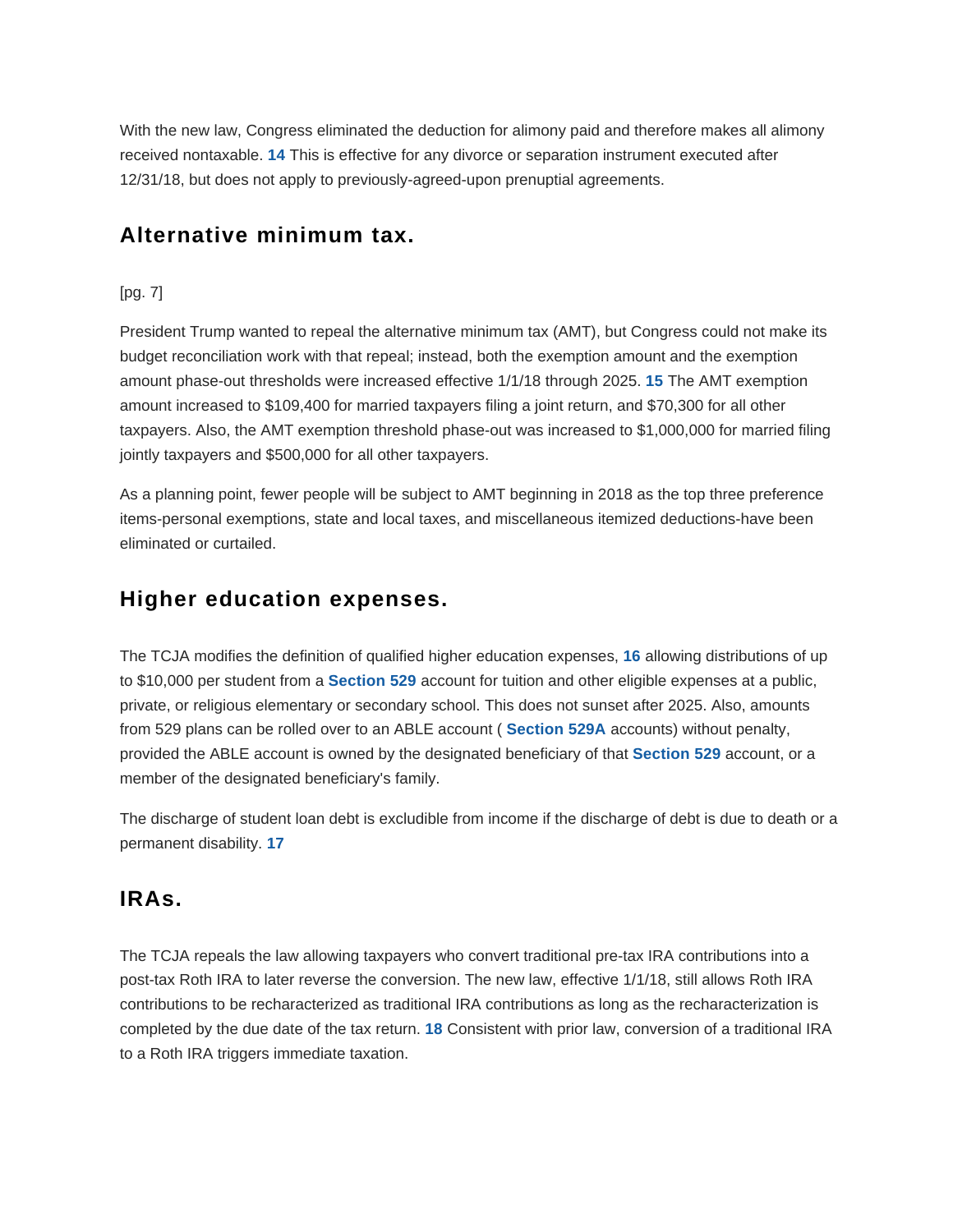## **Estate tax exemption.**

<span id="page-5-0"></span>Effective for deaths and gifts made after 12/31/17 and up to 1/1/26, the exemption for decedents dying in 2018 is \$11,180,000. **[19](#page-7-11)** With TCJA, the step-up in basis rules are retained with the top marginal estate tax rate at 40%.

# **Health insurance penalty.**

<span id="page-5-1"></span>The individual responsibility payment with respect to health coverage status was enacted as part of the Affordable Care Act. **[20](#page-7-12)** The TCJA reduced the amount of the individual responsibility payment to zero for months beginning after 12/31/18 and before 1/1/26; however, the 3.8% net investment income tax was retained.

# **Changes affecting business owners**

<span id="page-5-2"></span>The TCJA established a new deduction based on an individual's qualified business income. **[21](#page-7-13)** The new law provides that an individual taxpayer generally may deduct 20% of "qualified business income" (QBI) from a partnership, S corporation, sole proprietorship, or farm, as well as 20% of the aggregate qualified real estate investment trust (REIT) dividends and qualified publicly traded partnership (PTP) income, subject to income phase-outs.

# **Changes affecting real estate**

Under the prior law, **[Section 1031](https://checkpoint.riag.com/app/find?begParm=y&app.version=18.09&dbName=TCODE&linkType=docloc&locId=1031&permaId=ieeb5b84219d711dcb1a9c7f8ee2eaa77&tagName=SEC&endParm=y)** allowed for tax-deferred exchanges of appreciated like-kind property. Effective 1/1/18, tax-deferred exchanges are no longer allowed for personal property assets; however, tax-deferral is still allowed for like-kind exchanges involving real estate transactions.

# **Conclusion**

The TCJA is the most significant reform to the Internal Revenue Code since 1986 and dramatically changes the 2018 tax law for individuals. As 2018 comes to a close, tax practitioners should take the opportunity to meet with clients as early as possible to minimize any negative impact while maximizing the tax benefits available to individuals from the TCJA.

#### **Exhibit 1. Tax Rates for Individuals**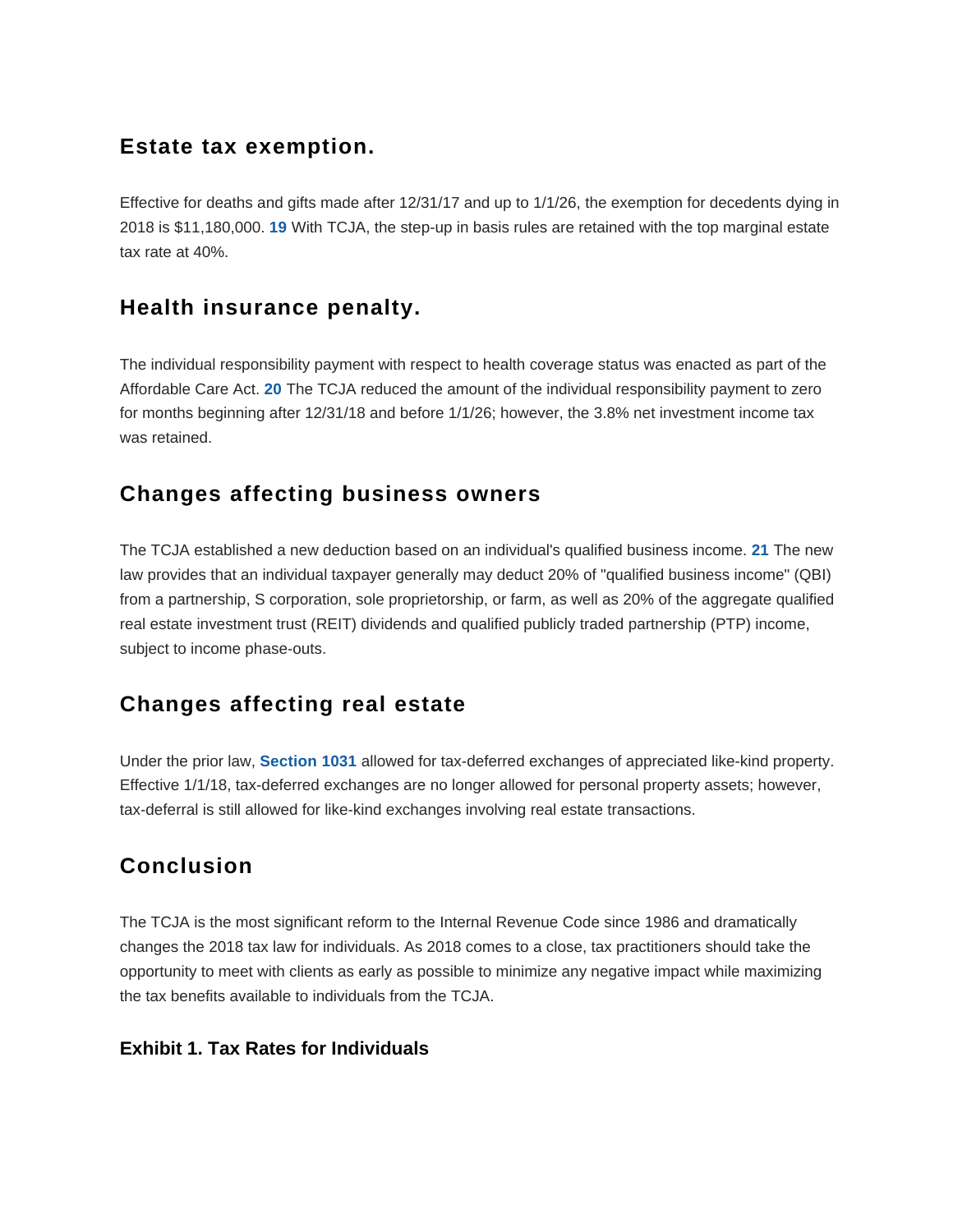| Tax<br><b>Bracket</b> | <b>Single Individuals</b> | <b>Head of</b><br>Household | <b>Married Filing</b><br>Separately | <b>Married Filing</b><br>Jointly |
|-----------------------|---------------------------|-----------------------------|-------------------------------------|----------------------------------|
| 10%                   | \$0 - \$9,525             | $$0 - $13,600$              | $$0 - $9,525$                       | $$0 - $19,050$                   |
| 12%                   | \$9,526 - \$38,700        | \$13,601 - \$51,800         | \$9,526 - \$38,700                  | \$19,051 - \$77,400              |
| 22%                   | \$38,701 - \$82,500       | \$51,801 - \$82,500         | \$38,701 - \$82,500                 | \$77,401 - \$165,000             |
| 24%                   | \$82,501 - \$157,500      | \$82,501 - \$157,500        | \$82,501 - \$157,500                | \$165,001 - \$315,000            |
| 32%                   | \$157,501 - \$200,000     | \$157,501 - \$200,000       | \$157,501 - \$200,000               | \$315,001 - \$400,000            |
| 35%                   | \$200,001 - \$500,000     | \$200,001 - \$500,000       | \$200,001 - \$300,000               | \$400,001 - \$600,000            |
| 37%                   | \$500,001+                | \$500,001+                  | \$300,001+                          | \$600,001+                       |

### **Exhibit 2. Standard Deduction**

|                                    | 2017     | 2018     |
|------------------------------------|----------|----------|
| Married Filing Jointly (MFJ)       | \$12,700 | \$24,000 |
| Head of Household                  | \$9,350  | \$18,000 |
| Single & Married Filing Separately | \$6,350  | \$12,000 |
| 65+/blind bonus - MFJ              | \$1,250  | \$1,350  |
| 65+/blind bonus - Single           | \$1,550  | \$1,600  |

<span id="page-6-0"></span>P.L. 115-97, 12/22/17.

<span id="page-6-1"></span> **[Section 1](https://checkpoint.riag.com/app/find?begParm=y&app.version=18.09&dbName=TCODE&linkType=docloc&locId=26uscas1&permaId=i6720810019d711dcb1a9c7f8ee2eaa77&tagName=SEC&endParm=y)** .

<span id="page-6-2"></span> **[Section 63\(c\)\(7\)](https://checkpoint.riag.com/app/find?begParm=y&app.version=18.09&dbName=TCODE&linkType=docloc&locId=26uscas63%28c%29%287%29&permaId=i519621faa31e43dbdb94b7f44044ce8c&tagName=PARA&endParm=y)** .

<span id="page-6-3"></span> **[Section 24\(h\)](https://checkpoint.riag.com/app/find?begParm=y&app.version=18.09&dbName=TCODE&linkType=docloc&locId=26uscas24%28h%29&permaId=i5eb79a18f22c6a0285d5f7e40d871c70&tagName=SBSEC&endParm=y)** .

<span id="page-6-4"></span> **[Section 68](https://checkpoint.riag.com/app/find?begParm=y&app.version=18.09&dbName=TCODE&linkType=docloc&locId=68&permaId=i7d00ed0c19d711dcb1a9c7f8ee2eaa77&tagName=SEC&endParm=y)** .

<span id="page-6-5"></span> **[Section 213](https://checkpoint.riag.com/app/find?begParm=y&app.version=18.09&dbName=TCODE&linkType=docloc&locId=213&permaId=i98d3dbd419d711dcb1a9c7f8ee2eaa77&tagName=SEC&endParm=y)** .

<span id="page-6-6"></span> **[Section 164\(b\)\(6\)](https://checkpoint.riag.com/app/find?begParm=y&app.version=18.09&dbName=TCODE&linkType=docloc&locId=164%28b%29%286%29&permaId=i8e81a55819d711dcb1a9c7f8ee2eaa77&tagName=PARA&endParm=y)** .